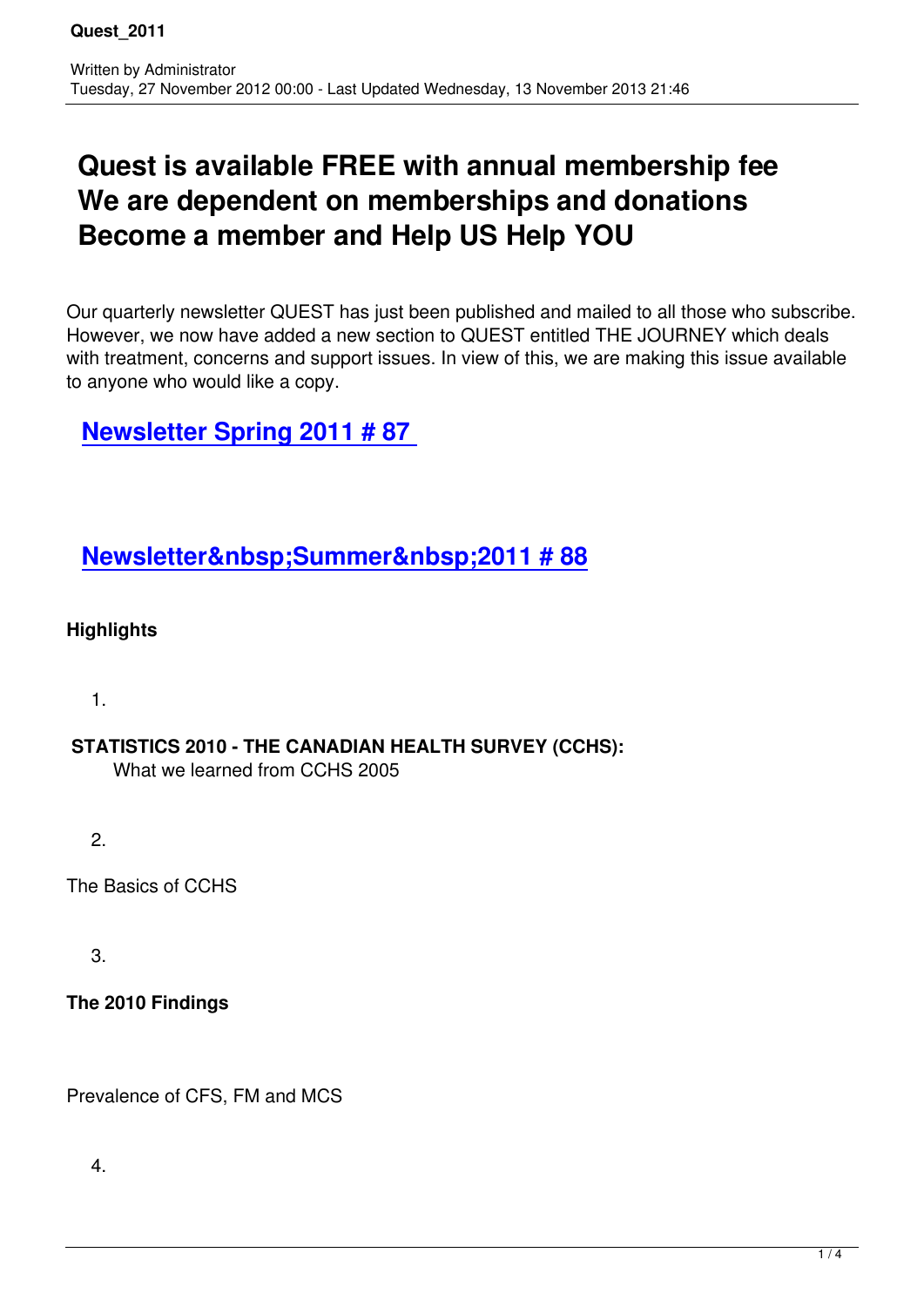#### **Quest\_2011**

Gender and Age Profiles

5.

Measures of Disability

6.

Access to Health and Homecare

Food Insecurity

7.

Income and Employment

8.

Sense of Community Belonging

9.

**MESSAGES from CCHS 2010**

For the patient community

For health and social service agencies

10.

**Technical Notes** The model underpinning the CCHS

Chronic Health Conditions